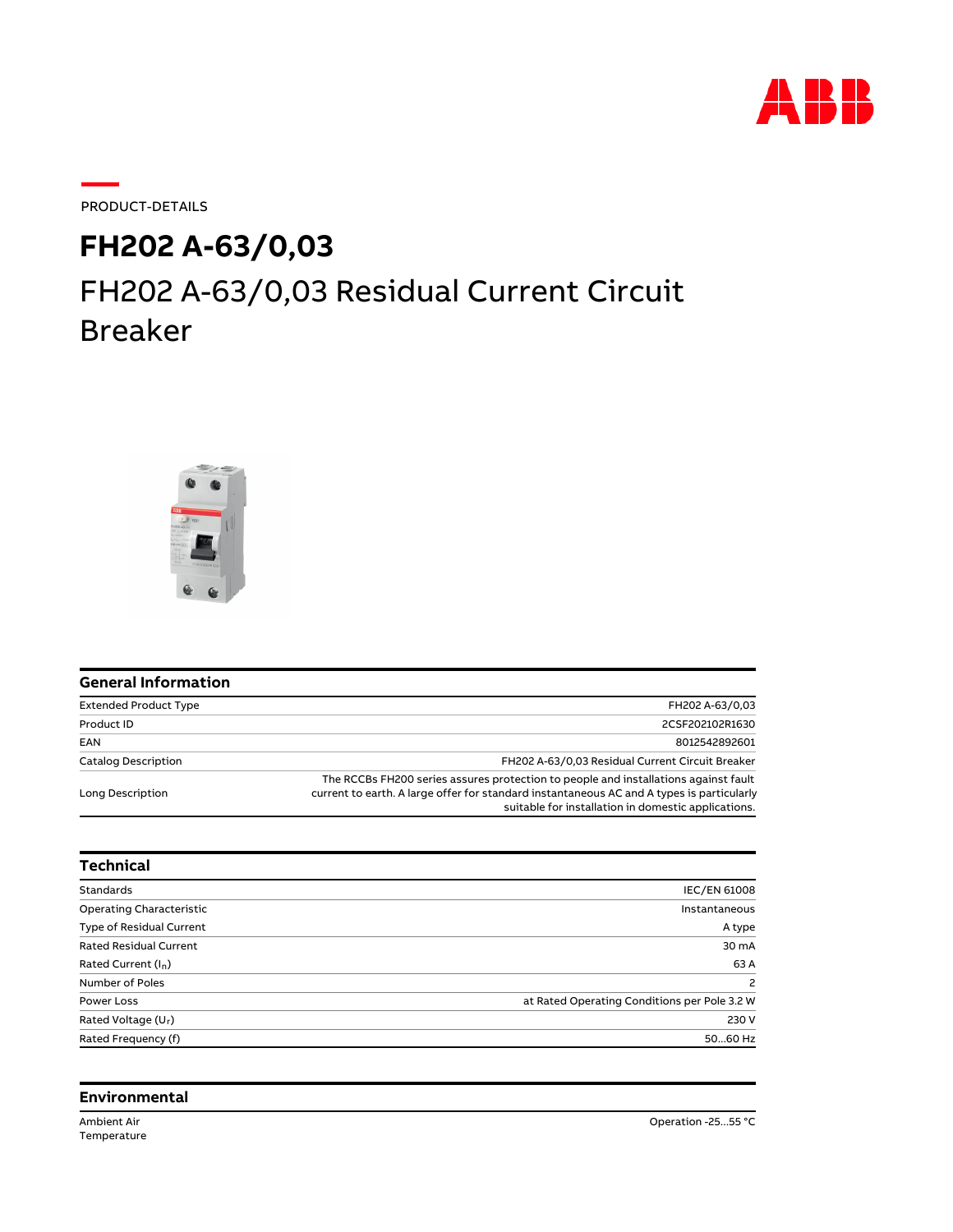| <b>RoHS Status</b>                                     | Following EU Directive 2011/65/EU |
|--------------------------------------------------------|-----------------------------------|
|                                                        |                                   |
| <b>Technical UL/CSA</b>                                |                                   |
| <b>Short-Circuit Current</b><br>Rating (SCCR)          | $0.03 \text{ mA}$                 |
| <b>Dimensions</b>                                      |                                   |
| Product Net Width                                      | 0.035 m                           |
| Product Net Height                                     | 0.085 m                           |
| Product Net Depth /<br>Length                          | 0.069 <sub>m</sub>                |
| Product Net Weight                                     | 0.200 kg                          |
| <b>Container Information</b>                           |                                   |
| Package Level 1 Units                                  | 1 piece                           |
| Package Level 1 Width                                  | $0.041 \, m$                      |
| Package Level 1 Height                                 | 0.078 <sub>m</sub>                |
| Package Level 1 Depth /<br>Length                      | 0.096 m                           |
| Package Level 1 Gross<br>Weight                        | 0.225 kg                          |
| Package Level 1 EAN                                    | 8012542892601                     |
| Ordering                                               |                                   |
| Minimum Order Quantity                                 | 1 piece                           |
| <b>Customs Tariff Number</b>                           | 85363030                          |
| <b>Certificates and Declarations (Document Number)</b> |                                   |
| Declaration of<br>Conformity - CE                      | 9AKK106713A5603                   |
| Environmental<br>Information                           | Refer to RoHS                     |
| Instructions and<br>Manuals                            | Printed on product                |
| <b>RoHS Information</b>                                | 2CSC423001K2702                   |

| <b>Popular Downloads</b>             |                    |  |
|--------------------------------------|--------------------|--|
| Data Sheet, Technical<br>Information | 2CSC400030D0202    |  |
| Instructions and<br>Manuals          | Printed on product |  |

| <b>Classifications</b>               |                                                    |
|--------------------------------------|----------------------------------------------------|
| <b>Object Classification</b><br>Code | O                                                  |
| ETIM <sub>4</sub>                    | EC000003 - Residual current circuit breaker (RCCB) |
| ETIM <sub>5</sub>                    | EC000003 - Residual current circuit breaker (RCCB) |
| ETIM <sub>6</sub>                    | EC000003 - Residual current circuit breaker (RCCB) |
| ETIM <sub>7</sub>                    | EC000003 - Residual current circuit breaker (RCCB) |